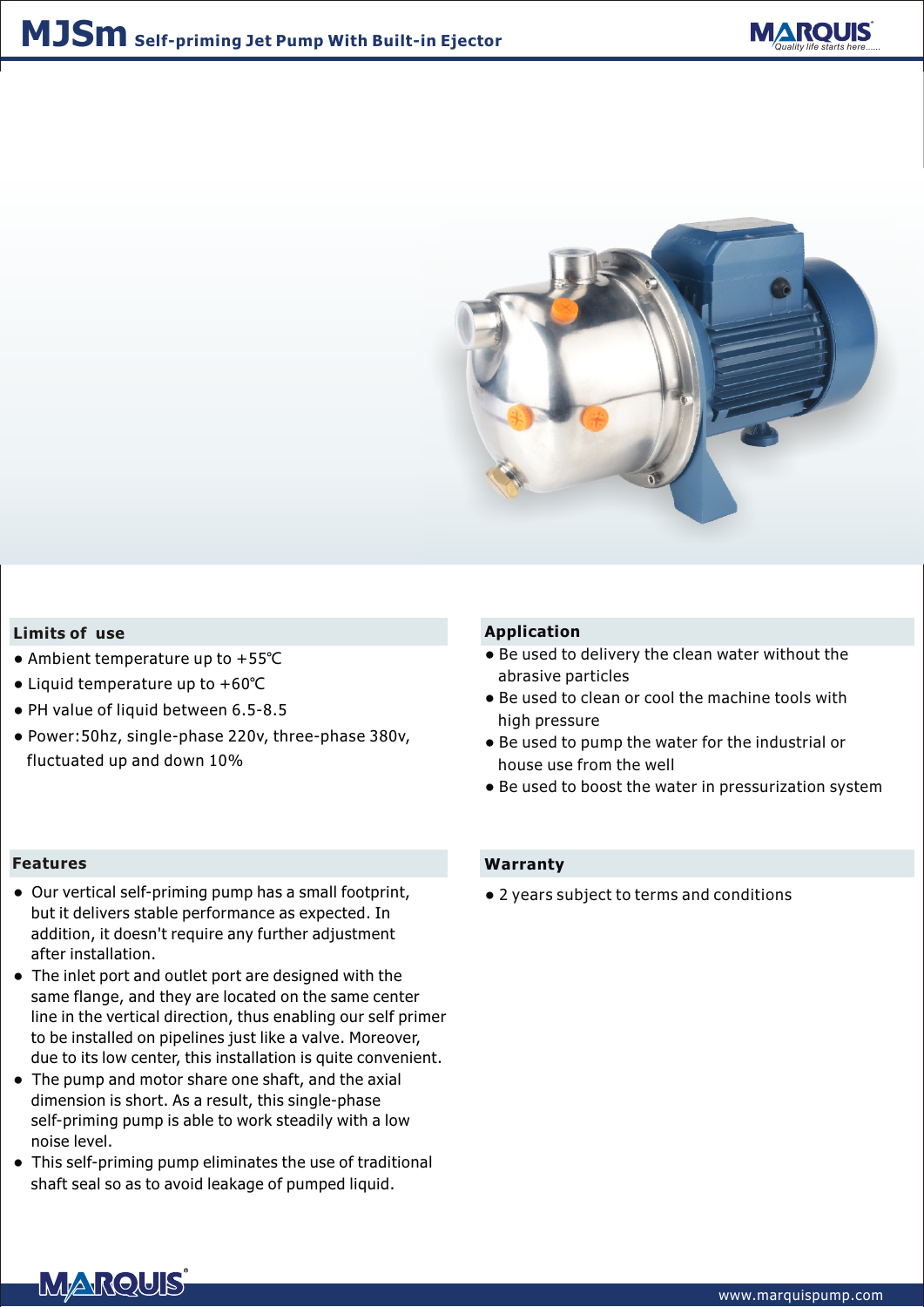

# **CHARACTERISTIC CURVES AND PERFORMANCE DATA**

**50 Hz n**=**2850 rpm Hs**=**0 m**



| Model          |               | Power |    | w | $m^3/h$ |    | 0.6 | 0.9 | 1.2 | $.5\,$ | .8 | 121<br>۷. | 2.4 | 2.7 | $\vert 3.0 \vert$ |
|----------------|---------------|-------|----|---|---------|----|-----|-----|-----|--------|----|-----------|-----|-----|-------------------|
| Single-phase   | Three-phase   | ΚW    | HP |   | I/min   |    | 10  | 15  | 20  | 25     | 30 | 35        | 40  | 45  | 50                |
| (X)<br>MJSm101 | <b>MJS101</b> | 0.75  |    |   | Нm      | 38 | 31  | 28  | 25  | 22     | 20 | 17        | 15  | 12  | 10                |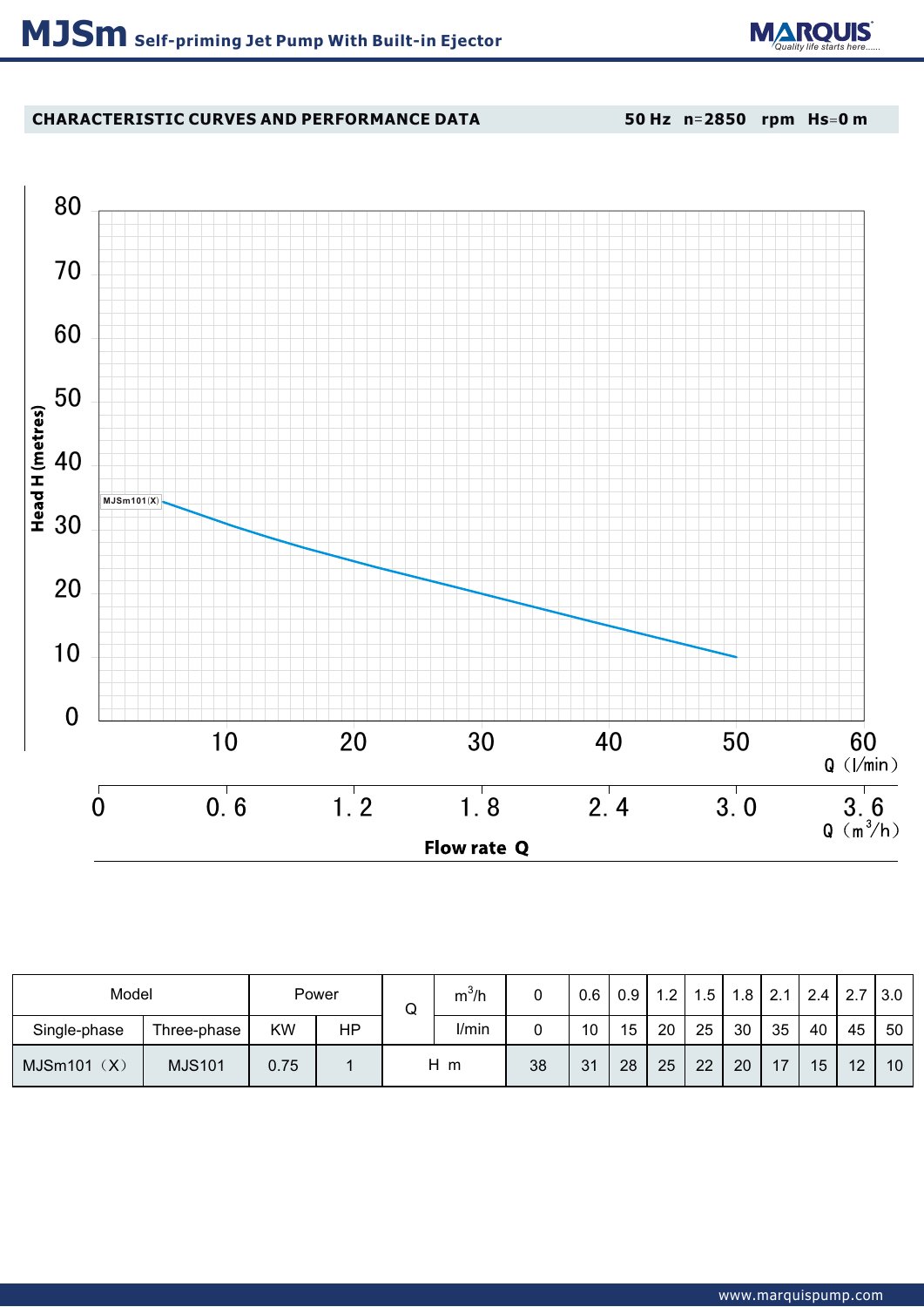

| Model        | Openings    | Dimensions(mm)  |                 |    |     |     |     |     |     |     |   |    |
|--------------|-------------|-----------------|-----------------|----|-----|-----|-----|-----|-----|-----|---|----|
| Single-phase | Three-phase | DN <sub>1</sub> | DN <sub>2</sub> | а  |     |     | h1  |     |     |     | w | c  |
| MJSm101(X)   | MJ101(X)    | 4H              | 4H              | 89 | 364 | 201 | 156 | 205 | 195 | 160 |   | 10 |

| Model      | Piece | GW(kg) | NW(kg) | Volume(m3) | _(cm) | W(cm) | H(cm) |
|------------|-------|--------|--------|------------|-------|-------|-------|
| MJSm101(X) |       | 9.8    | 9.3    | 0.021      | 40.50 | 22.00 | 24.00 |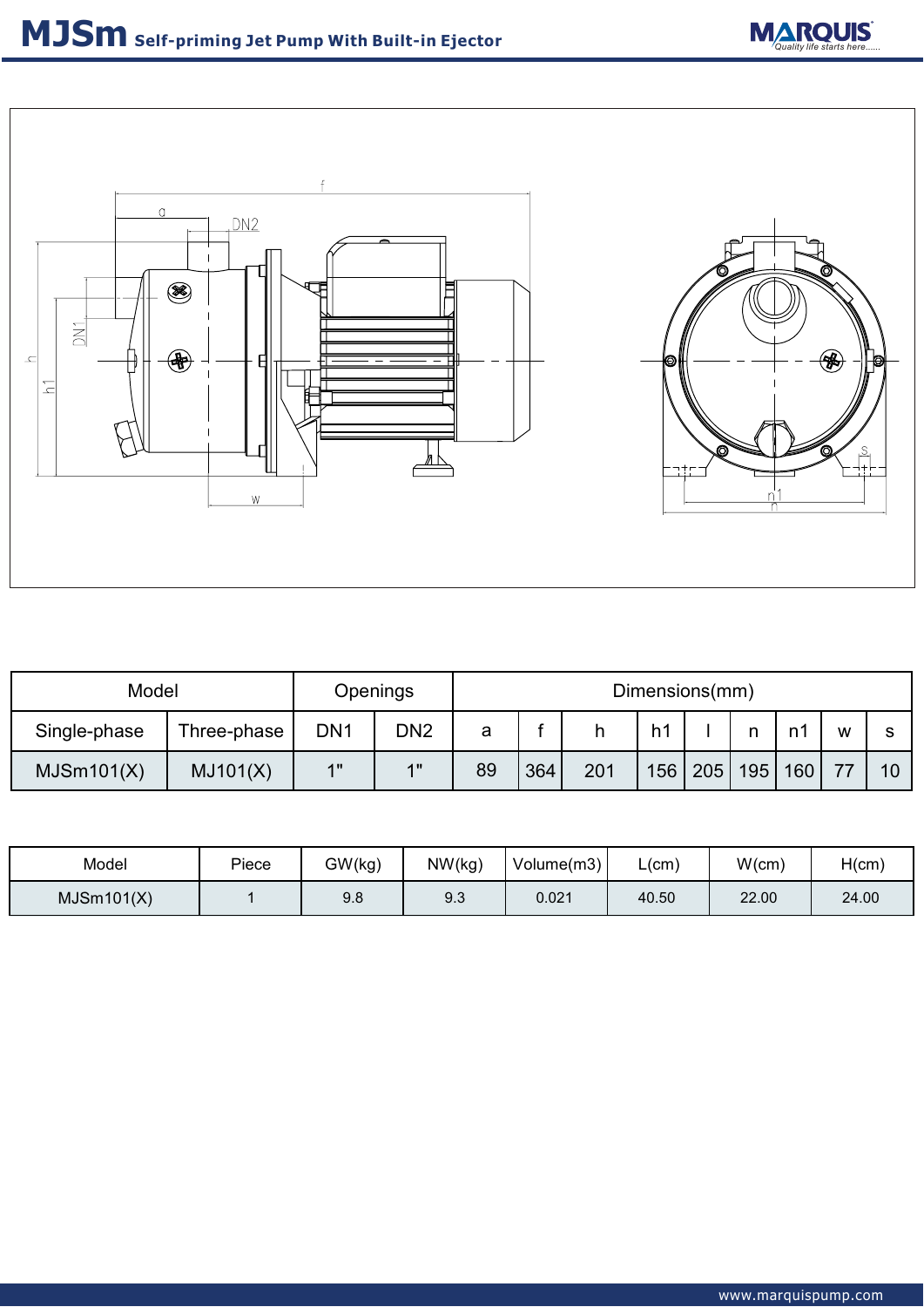

| <b>POS. COMPONENT</b>                            |                                             | <b>ADVANTAGE</b>                                                                                                                                                                                                                                    |  |  |  |  |  |
|--------------------------------------------------|---------------------------------------------|-----------------------------------------------------------------------------------------------------------------------------------------------------------------------------------------------------------------------------------------------------|--|--|--|--|--|
| (3)<br>(13)<br>Electrophoretic paint pump casing | (18)<br>Stainless steel shaft               | Super Stability System<br>a. Use electrophoretic paint to prevent rust<br>b. To provide cleaner water<br>c. To ensure long using-life                                                                                                               |  |  |  |  |  |
| (24)<br>Thermostability<br>Capacitor             |                                             | • Thermostability system<br>a. Capacitor with 85°C high temperature film<br>b. Can be used under sun exposure<br>c. Can be used under high temperature environment                                                                                  |  |  |  |  |  |
| (18)                                             | Rotor with shaft<br>(Stainless steel shaft) | • Powerful motor system<br>a. To ensure the high power and lowest temperature rise<br>b. Using thermal protection device to protect the motor<br>c. Big flow and long using-life<br>d. Wide voltage rang design motor can be used under 170 - 250 V |  |  |  |  |  |
| $\widehat{16}$<br>Z4 class bearing               | Low noise                                   | • Low noise system<br>a. Using Z4 class bearing to ensure lowest noise<br>b. To ensure long using-life                                                                                                                                              |  |  |  |  |  |